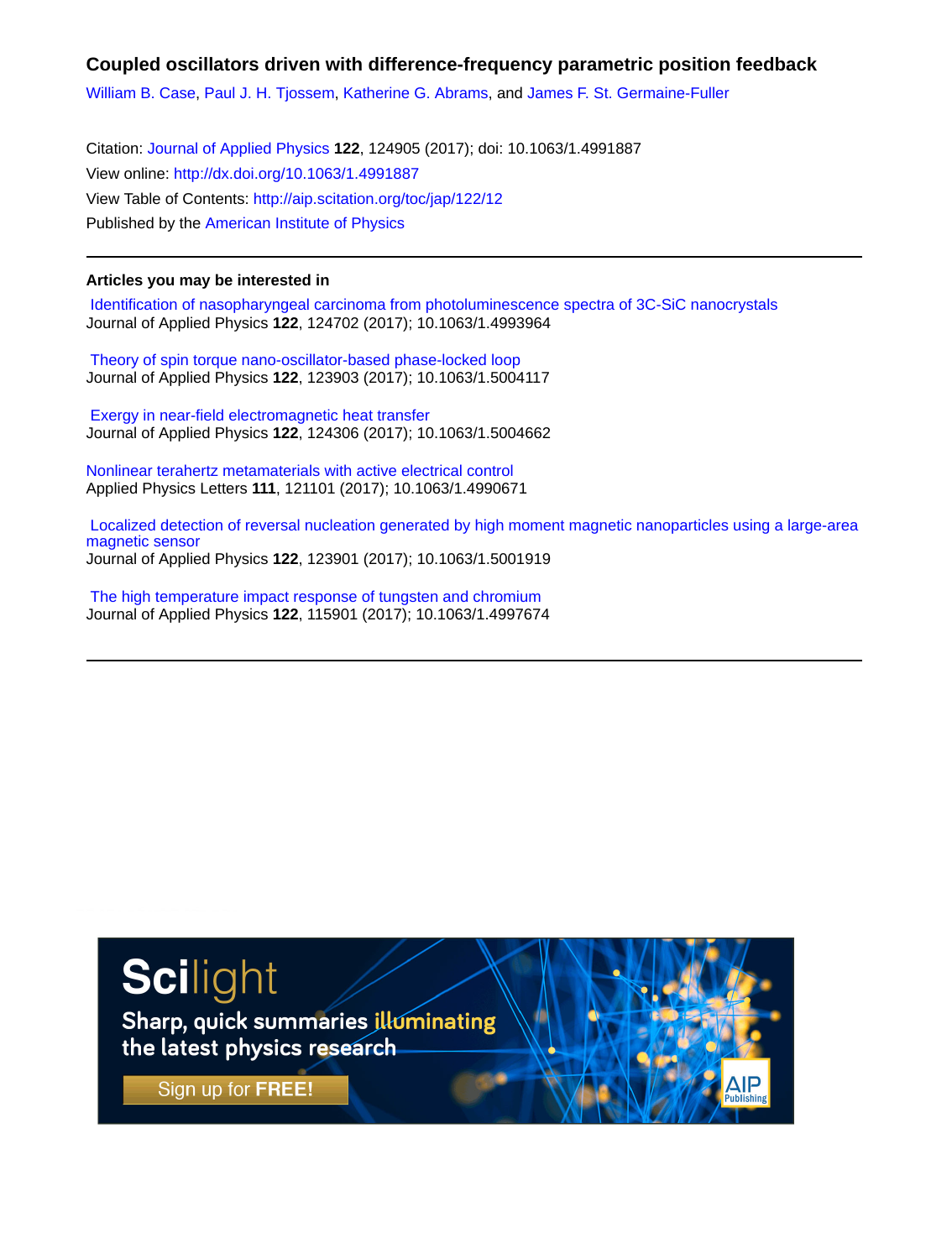

# [Coupled oscillators driven with difference-frequency parametric position](https://doi.org/10.1063/1.4991887) [feedback](https://doi.org/10.1063/1.4991887)

William B. Case, <sup>a)</sup> Paul J. H. Tjossem, <sup>b)</sup> Katherine G. Abrams, <sup>c)</sup> and James F. St. Germaine-Fuller<sup>d)</sup> Department of Physics, Grinnell College, P.O. Box 805, Grinnell, Iowa 50112, USA

(Received 23 June 2017; accepted 14 September 2017; published online 29 September 2017)

We examine theoretically and measure experimentally the instability regions for a pair of parametrically driven mechanical oscillators on an air track. We take the position of the second mass, multiply it by  $cos(\omega_D t)$ , and apply it to the first mass. We show that this leads to an instability for both normal modes of the coupled oscillator system when  $\omega_D$  is close to the difference of the normal mode frequencies. Such an instability mechanism is of special interest because the input frequency,  $\omega_D$ , can be much lower than the output frequencies of the system. In addition, we consider the case where  $\cos(\omega_D t)$  is replaced by a negative constant, which also leads to instability, but at a single frequency. This study of the difference frequency oscillator system was motivated by the QASER system described in Svidzinsky, Yuan and Scully [Phys. Rev. X 3, 041001 (2013)]. Published by AIP Publishing. <https://doi.org/10.1063/1.4991887>

#### I. INTRODUCTION

A simple driven parametric oscillator consists of a single harmonic oscillator of natural frequency  $\omega_0$  driven at frequency  $\omega_D$  via a term of the form cos  $(\omega_D t)$  times the independent variable describing the oscillator. Such a system leads directly to the Mathieu equation<sup>[1–4](#page-6-0)</sup> and is known to exhibit instabilities when

$$
\omega_d = \frac{2\omega_0}{n} \quad n = 1, 2, 3, ..., \tag{1}
$$

where  $\omega_0$  is the natural frequency of the harmonic oscillator. It must be noted that, except for  $n = 1$ , these instabilities tend to be weak. Thus, although the system can be driven at subharmonic frequencies, the driving source must typically deliver a frequency comparable to, and indeed twice, the natural frequency of the system.

We study a pair of coupled harmonic oscillators where oscillator 1 has an added term of the form  $cos(\omega_D t)$  times the independent variable describing oscillator 2. Unlike the simple parametric oscillator, this system is unstable when  $\omega_D$  is equal to the difference of the frequencies of the normal modes of the two-oscillator system. Thus the system can be driven effectively by a frequency much lower than either of the natural frequencies of the original harmonic oscillators. This work was motivated by the work of Svidzinsky, Yuan and Scully<sup>[5](#page-6-0),[6](#page-6-0)</sup> for a laser system which they call the QASER (Quantum Amplification of Superradiant Emission of Radiation).

In this paper we examine a particularly simple mechanical arrangement, but analogous electrical and optical systems can be of this form. For example, coupled Micro Electro Mechanical Systems (MEMS) are under active study for parametric amplification, coherent control, and quantum entanglement.<sup>[7–9](#page-6-0)</sup> The system here is taken to be linear, which of course is an approximation. As the system's amplitude grows, nonlinear effects will cause saturation, ending the growth.

In Sec. II, we develop a first order theory of the coupled oscillator system described above, along with a related configuration where the cos  $(\omega_D t)$  factor is replaced by a negative constant. Section [III](#page-3-0) describes the experiment and the experimental results are given in Sec. [IV.](#page-3-0) A discussion of the source of the energy is given in Sec. [V.](#page-5-0) Final conclusions are given in Sec. [VI](#page-5-0).

#### II. THEORY

A pair of identical mass-spring oscillators  $(m, k)$  is weakly coupled with a central spring  $(k_c < k)$ , as shown in Fig. 1. The positions of the two masses are labeled  $x_1$  for the left mass and  $x_2$  for the right mass. An external force is applied to the left-hand spring by driving a piston with signal  $s f(t) x_2$ , where s is a scale factor between  $x_2$  and the piston position, and  $f(t)$  is either a harmonic function or a negative constant. The equations of motion are thus



FIG. 1. A pair of equal masses is weakly coupled with central spring  $k_c < k$ . Held rigidly on the right side, the left side is driven with the product signal  $sf(t)x_2$ , where s represents a scale factor between  $x_2$  motion and the piston motion, and  $f(t)$  is an external frequency. The dashed line represents the feedback path from  $x_2$  to the piston.

a)[case@grinnell.edu](mailto:case@grinnell.edu)

b[\)tjossem@grinnell.edu](mailto:tjossem@grinnell.edu)

c)[abramska@grinnell.edu](mailto:abramska@grinnell.edu)

d)Present address: Department of Physics, California Institute of Technology, 1200 East California Boulevard, Pasadena, California 91125, USA. Electronic mail: [jstgerma@caltech.edu.](mailto:jstgerma@caltech.edu)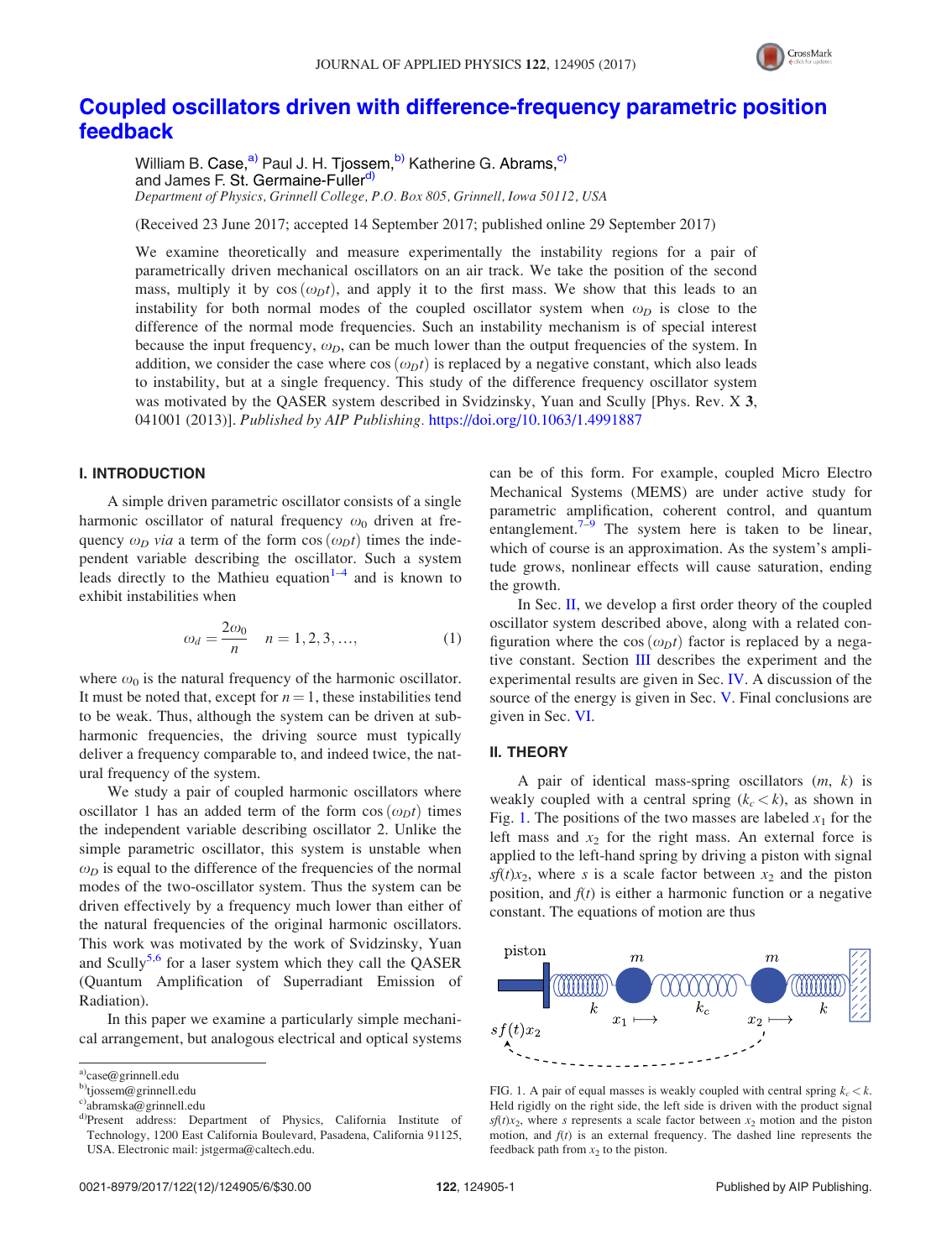<span id="page-2-0"></span>
$$
m\ddot{x}_1 = -kx_1 + k_c(x_2 - x_1) - r\dot{x}_1 + ksf(t)x_2, \qquad (2a)
$$

$$
m\ddot{x}_2 = -kx_2 - k_c(x_2 - x_1) - r\dot{x}_2, \tag{2b}
$$

where the coefficient of damping is given by  $r$ . We simplify these equations by defining the following variables:

$$
\omega_0^2 = \frac{k + k_c}{m},\tag{3a}
$$

$$
\alpha = \frac{k_c}{m},\tag{3b}
$$

$$
\beta = \frac{ks}{m},\tag{3c}
$$

$$
\eta = \frac{r}{m}.\tag{3d}
$$

Our equations are now

$$
\ddot{x}_1 + \omega_0^2 x_1 + \eta \dot{x}_1 = \alpha x_2 + \beta x_2 f(t), \tag{4a}
$$

$$
\ddot{x}_2 + \omega_0^2 x_2 + \eta \dot{x}_2 = \alpha x_1.
$$
 (4b)

#### A. Constant negative multiplier,  $\beta f(t) = -\beta_0$

If  $f(t)$  in Eq. (4a) is a negative constant such that  $\beta f(t) = -\beta_0$ , the equations of motion become

$$
\ddot{x}_1 + \omega_0^2 x_1 + \eta \dot{x}_1 = \alpha x_2 - \beta_0 x_2, \tag{5a}
$$

$$
\ddot{x}_2 + \omega_0^2 x_2 + \eta \dot{x}_2 = \alpha x_1.
$$
 (5b)

We seek solutions of the form

$$
x_1 = Ae^{i\omega_0 t}, \tag{6a}
$$

$$
x_2 = Be^{i\omega_0 t},\tag{6b}
$$

where  $A$  and  $B$  vary slowly in time. Substituting these last two equations and their time derivatives into Eqs. (5a) and (5b), and neglecting  $\ddot{A}$  and  $\ddot{B}$  gives

$$
(2\dot{A} + \eta A)i\omega_0 + \eta \dot{A} = (\alpha - \beta_0)B, \qquad (7a)
$$

$$
(2\dot{B} + \eta B)i\omega_0 + \eta \dot{B} = \alpha A. \tag{7b}
$$

We now look for exponentially growing (or decaying) solutions by letting  $A$  and  $B$  be of the form

$$
A(t) = ae^{\lambda t}, \tag{8a}
$$

$$
B(t) = be^{\lambda t},\tag{8b}
$$

with  $a$  and  $b$  constants. In keeping with our earlier neglect of A and B, we require  $\lambda \ll \omega_0$ . Substituting Eqs. (8) into Eqs. (7) and solving the resulting quadratic gives, in the limit of weak damping ( $\eta \ll \omega_0$ ), growth rate

$$
\lambda = -\frac{\eta}{2} \pm \frac{1}{2\omega_0} \sqrt{\alpha(\beta_0 - \alpha)}.
$$
\n(9)

This equation yields a positive growth rate if

$$
\beta_0 \ge \frac{\eta^2 \omega_0^2}{\alpha} + \alpha \approx \alpha,\tag{10}
$$

where the last approximation again assumes small damping. Above this threshold the masses oscillate  $\pi/2$  out of phase, with the amplitude ratio

$$
\frac{x_2}{x_1} = \frac{\alpha}{\omega_0(2\lambda + \eta)} = \sqrt{\frac{\alpha}{\beta_0 - \alpha}}.\tag{11}
$$

The masses oscillate at a single frequency  $\omega_0$  that lies between the two normal mode frequencies of the coupled oscillators  $\omega_1$  and  $\omega_2$  [explicitly expressed below in Eqs. (14c) and (14d)], because the coupling spring stretches during each oscillation, but only half as much as for the  $\omega_2$ asymmetric stretch. For the particular value of  $\beta_0 = 2\alpha$ , the two masses oscillate with identical amplitudes.

#### B. External multiplying frequency

We now consider an external force applied to the lefthand spring by letting  $f(t) = \cos(\omega_D t)$  in Eq. (4a), where  $\omega_D$  represents an adjustable driving frequency. The equations of motion now become

$$
\ddot{x}_1 + \omega_0^2 x_1 + \eta \dot{x}_1 = \alpha x_2 + \beta \cos{(\omega_D t)} x_2, \quad (12a)
$$

$$
\ddot{x}_2 + \omega_0^2 x_2 + \eta \dot{x}_2 = \alpha x_1. \tag{12b}
$$

Adding and subtracting these equations gives

$$
\ddot{x}_{+} + \omega_{1}^{2}x_{+} + \eta \dot{x}_{+} = \frac{\beta}{2} \cos{(\omega_{D} t)} (x_{+} - x_{-}), \quad (13a)
$$

$$
\ddot{x}_{-} + \omega_{2}^{2}x_{-} + \eta \dot{x}_{-} = \frac{\beta}{2} \cos{(\omega_{D} t)} (x_{+} - x_{-}), \quad (13b)
$$

where

$$
x_+ = x_1 + x_2, \t(14a)
$$

$$
x_- = x_1 - x_2, \t\t(14b)
$$

$$
\omega_1^2 = \omega_0^2 - \alpha,\tag{14c}
$$

$$
\omega_2^2 = \omega_0^2 + \alpha. \tag{14d}
$$

These last two equations are the usual normal mode frequencies  $\omega_1$  and  $\omega_2$  of the coupled oscillators, corresponding to symmetric and asymmetric stretching modes, respectively. We define the difference frequency between the normal modes as

$$
\omega_{21} \equiv \omega_2 - \omega_1. \tag{15}
$$

The system is again unstable but now for

$$
\omega_D \approx \omega_{21},\tag{16}
$$

because the product term  $\beta$  cos  $(\omega_D t)x_2$  in Eq. (12a) will mix the two frequencies into each other. We thus seek a solution of the form

$$
x_{+} = Ae^{i\omega_{1}t}, \qquad (17a)
$$

$$
x_{-} = Be^{i\omega_{2}t}, \qquad (17b)
$$

where again  $A$  and  $B$  vary slowly with time. Setting  $\omega_D = \omega_{21}$ , and substituting into Eqs. (13a) and (13b), gives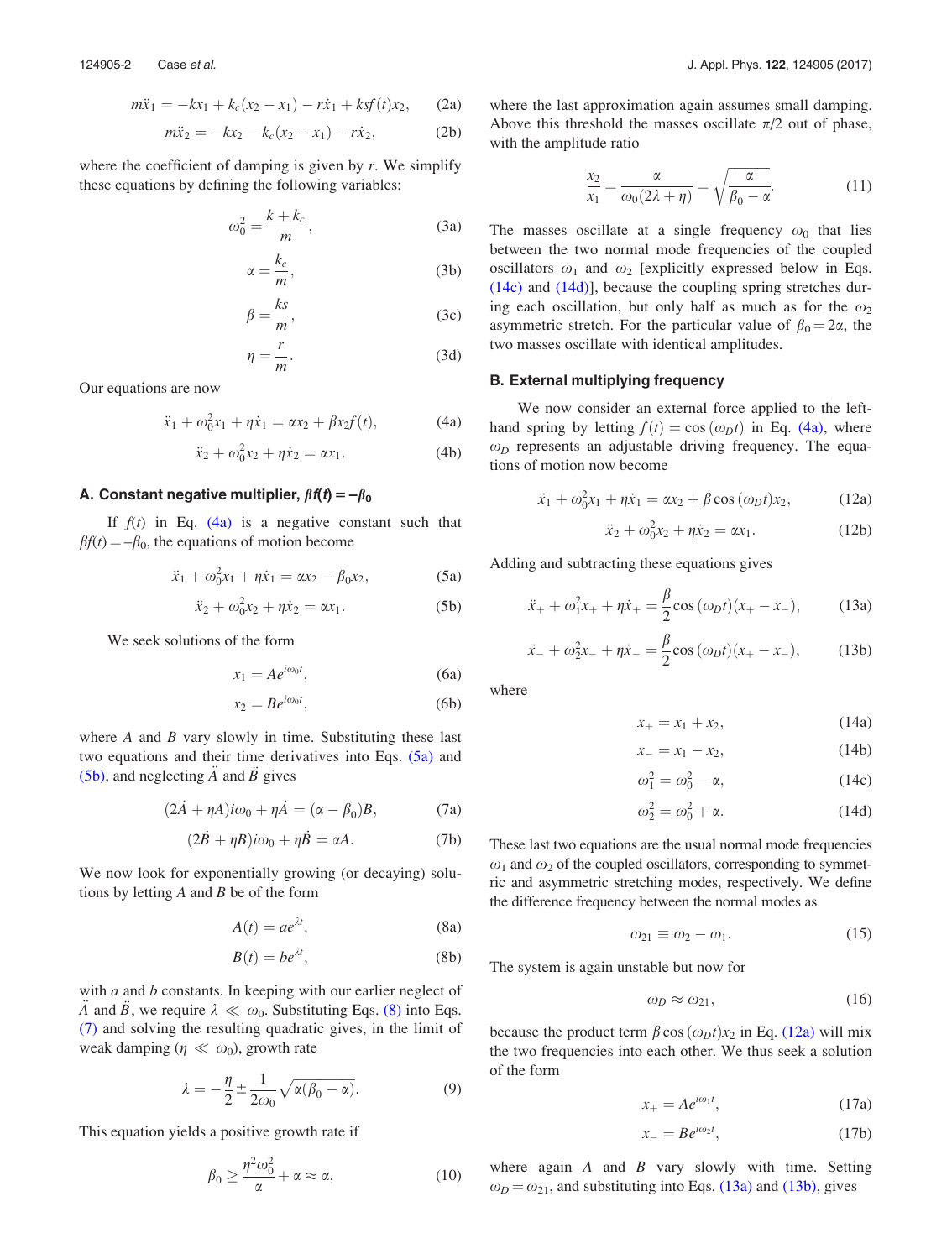$$
2i\omega_1 \dot{A} + i\omega_1 \eta A = -\frac{\beta}{4}B,\tag{18a}
$$

$$
2i\omega_2 \dot{B} + i\omega_2 \eta B = \frac{\beta}{4} A,\tag{18b}
$$

<span id="page-3-0"></span>where  $\ddot{A}$ ,  $\ddot{B}$ ,  $\eta \dot{A}$ ,  $\eta \dot{B}$ , and non-resonant terms such as  $Ae^{i(2\omega_1-\omega_2)t}$  have been neglected. Again substituting for A and B via Eqs. [\(8a\)](#page-2-0) and [\(8b\)](#page-2-0), and solving for  $\lambda$  yields a growth rate at  $\omega_D = \omega_{21}$  of

$$
\lambda = -\frac{\eta}{2} \pm \frac{\beta}{8\sqrt{\omega_1 \omega_2}}.\tag{19}
$$

In order to achieve positive growth  $\frac{\beta}{8\sqrt{\omega_1\omega_2}}$  must exceed the damping rate  $\eta/2$  when  $\omega_D = \omega_{21}$ . In the [Appendix,](#page-5-0) we consider the case where  $\omega_D$  is close but not exactly equal to  $\omega_{21}$ in order to determine the width and shape of the instability.

#### III. EXPERIMENTAL ARRANGEMENT

Two  $m = 134$  g gliders are placed on an air track as shown in Fig. 2. A linear actuator (Servo City HDA2–2) drives glider 1 via spring k. A weak coupling spring  $k_c$  connects glider 1 to glider 2, which is attached to a fixed support via a second spring k. A quadrature linear encoder (Avago HEDS-9200–360) is fixed over glider 2 upon which is mounted a 360 line pair per inch codestrip (Laserlab, Inc.) to provide contactless relative position readings of  $x_2$  over the entire extent of the 90 mm-long glider. The  $x_2$  pulses are decoded in real time by a microcontroller (Microchip PIC HPC Explorer) via interrupts on all four logic edges, permitting relative position readings at rates in excess of  $20 \text{ kHz}$  with a precision of  $18 \mu \text{m}$ . The maximal excursion of the  $x_2$  glider amounts to an amplitude of 36.1 mm. The gliders are started from rest at equilibrium, and the zero position is reset to 2048 counts (half scale on 12-bits) by averaging the small excursions about equilibrium prior to powering the piston. The motion for each



FIG. 2. A pair of equal mass gliders held together with three springs freely oscillate on an air track. The two outer springs are identical, and the coupling is via a weak central spring  $k_c < k$ . A PIC microcontroller monitors position  $x_2$  *via* an optical encoder (o.e.) and a linear code strip, and then outputs the analog position via a digital-to-analog converter. The analog  $x_2$ position signal and an external signal from a function generator are multiplied together via the AD633 to provide positioning input to the servo driver that moves the piston. A separate real-time control loop (not shown) monitors the piston position and ensures that the piston responds linearly to the servo input. The digital signal paths are shown as dashed lines; the analog signals are shown as solid lines.

TABLE I. AD633 analog multiplier inputs and feedback modes:  $W = (X1 X2$ )  $\times$  (Y1-Y2)/(10 V)+Z.

| I/O mode        | X1                  | X <sub>2</sub> | Y1                              | Y2         | Z              | $(W-Z) \times 10V$                                                                   |
|-----------------|---------------------|----------------|---------------------------------|------------|----------------|--------------------------------------------------------------------------------------|
| Product<br>Self | $x_{2}$<br>$\chi_2$ | 2.5V<br>2.5 V  | $s \cos (\omega_D t)$<br>$sV_1$ | 0.0<br>0.0 | Fixed<br>Fixed | $sx_2 \cos{(\omega_D t)}$<br>$S\mathcal{X}^{\scriptscriptstyle{\circ}}\mathcal{N}_1$ |
| None            | $V_0$               | 2.5 V          | $s \cos (\omega_D t)$           | $0.0\,$    | Fixed          | $sV_0 \cos{(\omega_D t)}$                                                            |

experiment is initiated by noise in the position readout. The PIC microcontroller is connected to a 3-wire serial 12-bit digital to an analog converter (DAC) (Microchip MCP4922) to give a unipolar  $0-5$  V representation of position  $x_2$ . Upon leaving the DAC, all subsequent processing involves analog signals. The analog  $x_2$  position reading is offset by  $-2.5$  V at one of the multiplying inputs of an analog multiplier (Analog Devices AD633) in order to present a zero average value to the multiplier. The other multiplicand input controls the nature of the feedback, and is set at either a fixed voltage or a pure sine wave at a driving frequency  $\omega_D$ . The sine wave or offset voltage is supplied by a computer-controlled function generator (SRS DS345). Finally, the product signal is added to a fixed offset voltage to extend the linear actuator; this signal becomes the input voltage to the servo motor controller (Servo City, Pololu JRK) that drives the actuator. A second linear encoder/ DAC pair is used solely to close the motor feedback around the linear encoder position, ensuring near-sinusoidal motion without gear backlash. Depending upon the absence or presence of  $x_2$  position feedback at the multiplier, this arrangement can behave as an ordinary end-driven coupled oscillator or as a parametrically driven system, with position  $x_2(t)$  providing the varying parameter. The feedback modes are summarized in Table I. A laboratory PC collects the  $x_2$  encoder counts at 100 Hz, the same rate at which the serial DAC voltage is sent to the multiplier, and monitors the synchronization pulse provided by the function generator.

#### IV. RESULTS

Measurements of the normal mode frequencies of the coupled oscillators yielded  $\omega_1 = 2.824$  rad/s and  $\omega_2 = 3.538$  rad/s, putting the difference frequency  $\omega_{21} = 0.714$  rad/s,  $\omega_0 =$ 3.201 rad/s, and  $\alpha = 2.271 s^{-2}$ . The damping rate  $\eta/2$  was measured to be  $5.65 \times 10^{-3} s^{-1}$ . The experimental parameters are summarized in Table II.

#### A. Fixed negative multiplier - $\beta_0$

Figure [3](#page-4-0) shows the position  $x_2$  vs. time when the external input to the multiplier is supplied with a sufficiently large constant negative voltage, i.e., when  $\beta_0$  overcomes the coupling constant  $\alpha$ . The amplitude grows exponentially at a single frequency  $\omega_0$ . The two masses oscillate in quadrature, typically with different amplitudes, depending upon the value of the external voltage, i.e., the gain. The first mass

TABLE II. Experimental parameters for this study.

| $\omega_1$ (s <sup>-1</sup> ) | $\omega_{2}$ | $\omega_0$ | $\omega_{21}$ | n/2                   | $\alpha (s^{-2})$ |
|-------------------------------|--------------|------------|---------------|-----------------------|-------------------|
| 2.82                          | 3.54         | 3.20       | 0.714         | $5.65 \times 10^{-3}$ | 2.27              |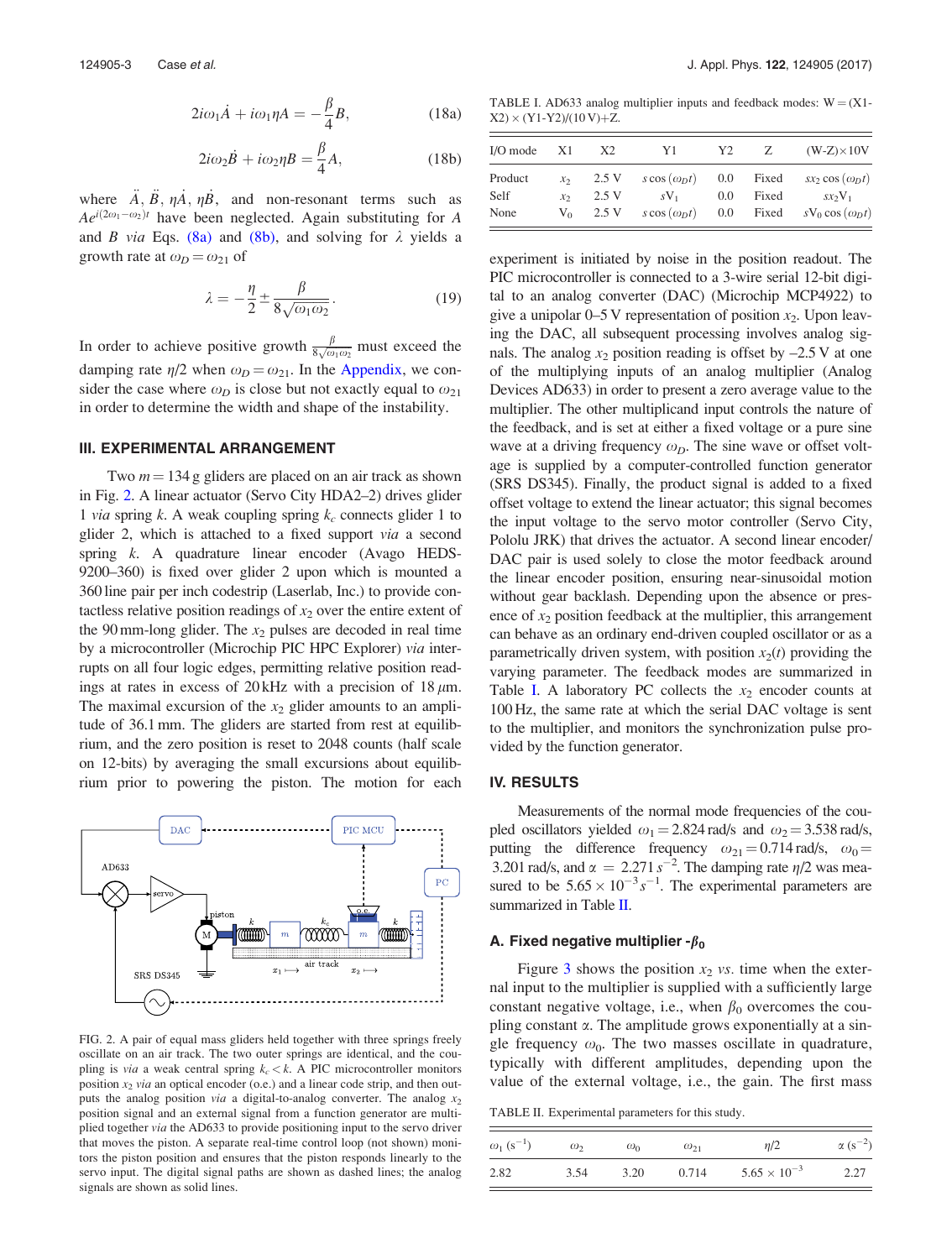<span id="page-4-0"></span>

FIG. 3. Experimental position  $x_2$  vs. time, along with the piston position, for fixed negative multiplier above the threshold given in Eq. [\(9\).](#page-2-0) Here,  $\beta_0 = 2.39$ , which exceeds  $\alpha = 2.27$ . The negative constant gain ensures that the piston is  $180^\circ$  out of phase with the  $x_2$  position. Each count represents a distance of 18  $\mu$ m.

(not shown) oscillates at  $90^{\circ}$  out of phase with the piston, and the second mass oscillates a further  $90^\circ$  out of phase with the first mass. The feedback signal  $x_2$  is thus 180 $^{\circ}$  relative to the piston; when inverted by the multiplier's fixed negative constant and returned to the piston's servo drive motor the overall feedback is positive, allowing selfsustaining oscillation, if the magnitude of the loop gain exceeds unity, at the single frequency  $\omega_0$  as shown in Fig. 4. The present system thus forms a phase shift oscillator,<sup>[10](#page-6-0)</sup> commonly implemented with three or four RC sections, but in this case the analogous electronic circuit would be formed from a pair of LC sections.<sup>[11](#page-6-0)</sup> Figure 5 examines the threshold characteristics of this fixed negative multiplier case. For  $\beta_0 < \alpha$  there is no growth in  $x_2$ , as predicted from Eq. [\(10\).](#page-2-0) As  $\beta_0$  exceeds  $\alpha$  and overcomes the damping,  $\lambda$  increases with  $\beta_0$  in accordance with Eq. [\(9\),](#page-2-0) in complete agreement with the small-signal theory developed in Sec. [II A](#page-2-0).

#### B. External frequency  $\omega_D \approx \omega_{21}$

Figure 6 shows the position  $x_2$  vs. time when the AD633 multiplies the position  $x_2$  with an external signal  $\beta \cos(\omega_D t)$ 



FIG. 4. Fourier transform of the  $x_2$  and piston data taken with fixed negative multiplier - $\beta_0$  yield a single frequency  $\omega_0$ .



FIG. 5. Measured growth rate as a function of  $\beta_0$  for the fixed negative multiplier case. Below  $\beta_0 = \alpha$  there is no growth, as predicted in Eq. [\(10\).](#page-2-0) Above this threshold the growth increases according to Eq. [\(9\)](#page-2-0), which is shown as the solid curve, plotted using data from Table [II,](#page-3-0) with no adjustable parameters.

before driving the piston. If  $\omega_D$  is near the difference frequency  $\omega_{21} = \omega_2 - \omega_1$ , and  $\beta$  is sufficiently large to overcome the damping, the amplitude of  $x_2$  grows exponentially in both modes, as shown in the Fourier transform of Fig. [7](#page-5-0). The FFT spectrum of the piston position exhibits the characteristic sidebands of double sideband suppressed carrier (DSB-SC) mixing, $^{12}$  $^{12}$  $^{12}$  a form of AM modulation that results from pure multiplication without the offset, along with the nearly suppressed carrier at  $\omega_D = \omega_{21}$ . In this case, the DSB-SC modulation is applied in an unorthodox fashion, in that the modulating bandwidth  $\omega_2$  exceeds the frequency of the carrier,  $\omega_D$ . The highest frequency needed to drive the piston is  $\omega_2 + (\omega_2 - \omega_1) = 2\omega_2 - \omega_1$ , as shown in the FFT spectrum of the piston.

Figure [8](#page-5-0) shows the measured growth rate as a function of detuning for several values of the driver strength  $\beta$ ,



FIG. 6. Experimental position  $x_2$  and piston position vs. time for external frequency  $\omega_D$  near  $(\omega_2 - \omega_1)$ , and  $\beta = 1.11$ . Shown also is the low difference frequency  $\omega_D$  synchronization pulse from the external function generator.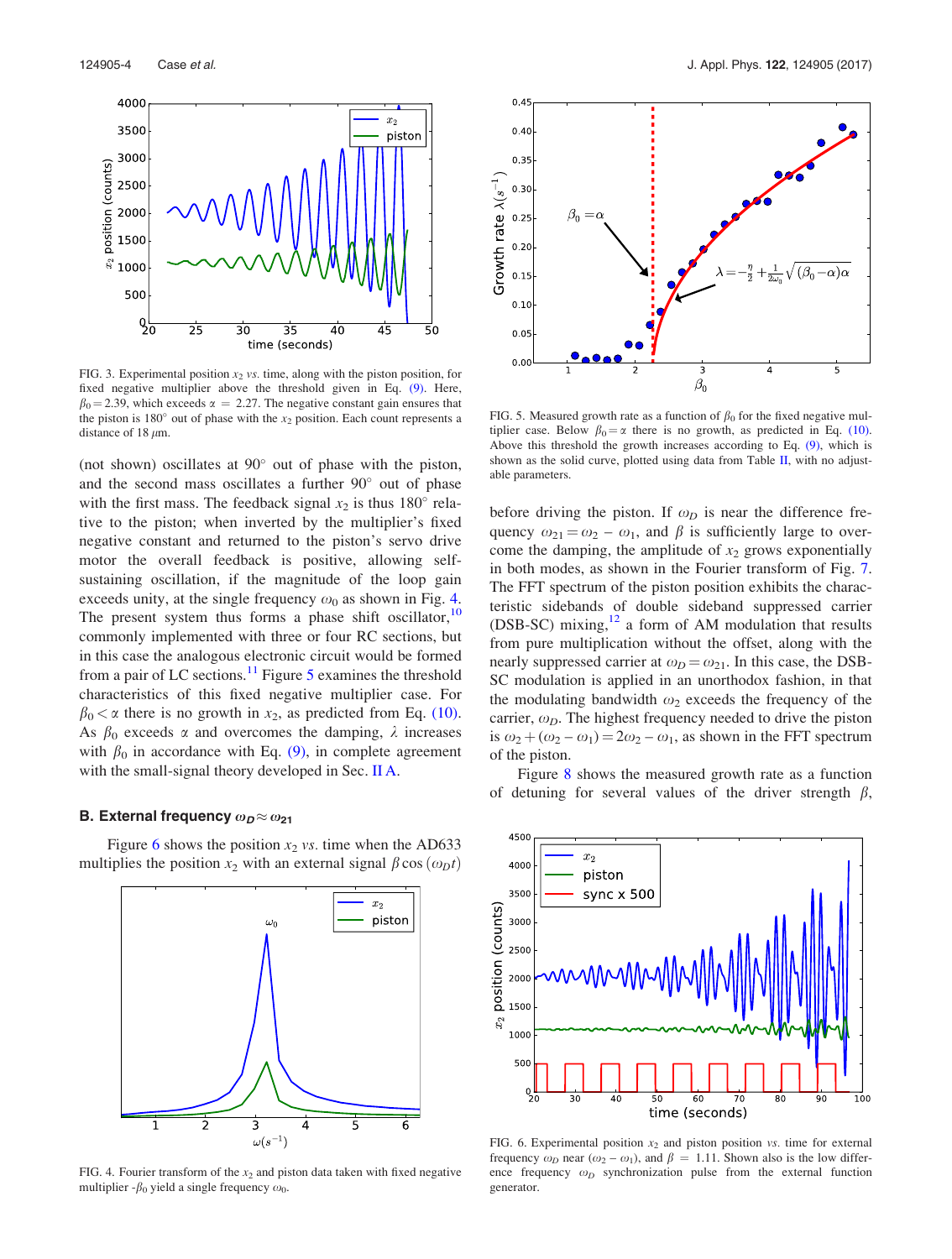<span id="page-5-0"></span>

FIG. 7. The Fourier transform of  $x_2$  vs. time data (upper trace) taken near  $\omega_D = \omega_{21}$ , showing the two normal modes at  $\omega_1$  and  $\omega_2$ . The corresponding piston data (lower trace) exhibit characteristic sidebands of DSB-SC modulation at  $2\omega_1 - \omega_2$  and  $2\omega_2 - \omega_1$ , and the partially suppressed carrier at  $\omega_{21} = \omega_2 - \omega_1$ . The traces are offset vertically for clarity.

plotted along with the analytical expression for the detuning as developed in the Appendix. The growth rates are proportional to  $\beta$  as predicted in Eq. [\(19\)](#page-3-0). The small feature near  $\omega_{21}/2$  is the first Arnold tongue,<sup>[13](#page-6-0)</sup> visible only at the highest values of  $\beta$ .

#### V. ENERGY CONSIDERATIONS

The exponential growth exhibited by these systems requires a source of power supplied to glider  $x_1$  via the product of the force of the piston times the velocity of  $m_1$ ,

$$
P = F \cdot v_1 = ksf(t)x_2\dot{x}_1.
$$
 (20)

This power is supplied to the linear actuator via the servo driver after the multiplication of  $x_2$  by  $f(t)$ ; the power sourced



FIG. 8. Measured growth rates as a function of external driver frequency  $\omega_D$ for various  $\beta \cos(\omega_D t)$ , along with the analytical expression derived in the Appendix. The small and narrow feature just to the red side of  $\omega_{21}/2$  is an Arnold tongue. The dashed curves are constructed using the measured parameters from Table [II,](#page-3-0) the driver amplitude  $\beta$ , and the detuning frequency  $\delta$ , with no adjustable parameters.

by either input is negligibly small by comparison. This locus of power delivery may appear to disqualify the present system as a model of the QASER or similar mechanisms, wherein the low-frequency external source  $f(t)$  provides the majority of the power. Yet by a simple *gedanken* modification of the system the energy source can be thought of as a strong signal proportional to  $x_2$  or equally as a strong signal arising from  $f(t)$ .

For the latter case, consider a potentiometer in which the strong signal  $f(t)$  is applied across the entire resistor. Assume that the signal is sufficiently strong that the current is given by  $I_0f(t)$ , where  $I_0$  is independent of time. The location of the slider is to be determined by the weak  $x_2$  signal. The output voltage is now given by  $bI_0f(t)x_2$ , where b is a constant. This final signal is fed to a linear solenoid which replaces our actuator to feed energy into the system. In this case, the primary source of the power is the strong  $f(t)$  signal. Alternatively, making  $x_2$  the strong signal and  $f(t)$  the weak can be achieved by reversing the roles of the two signals in our gedanken experiment. In either case, the behavior of the system would be identical to the results presented here.

#### VI. CONCLUSIONS

We have analyzed and constructed a novel mechanical system of two coupled oscillators wherein the position of one is monitored and used to determine a force that is applied to the other. This parametric applied force is either a negative constant times the position or a harmonic function times the position. Both cases produce regions where the oscillations are unstable. In the first case, the system is unstable when the strength of the constant feedback exceeds the coupling strength plus the damping, creating a form of phase-shift oscillator with overall positive feedback. The second case results in instability when the driver frequency matches the difference between the two normal mode frequencies. The onset of exponential growth in this second case is at considerably lower values of the product signal; the applied product signal needs merely to exceed the damping. The measured growth rates and the width of the instability region match our first-order theory.

#### ACKNOWLEDGMENTS

The authors would like to thank Professors Wolfgang Schleich and Marlan Scully for fruitful and spirited discussions on the QASER mechanism and the topic of difference frequency oscillations.

#### APPENDIX: WIDTH OF THE DIFFERENCE FREQUENCY INSTABILITY

In this section, we examine the width of the instability about  $\omega_D = \omega_{21}$ .<sup>[14](#page-6-0)</sup> Setting  $\omega_D = \omega_2 - \omega_1 + \delta$  in Eqs. [\(13a\)](#page-2-0) and [\(13b\),](#page-2-0) we seek solutions of the form

$$
x_{+} = Ae^{i(\omega_1 - \frac{\delta}{2})t}, \tag{A1a}
$$

$$
x_{-} = Be^{i(\omega_2 + \frac{\delta}{2})t}, \tag{A1b}
$$